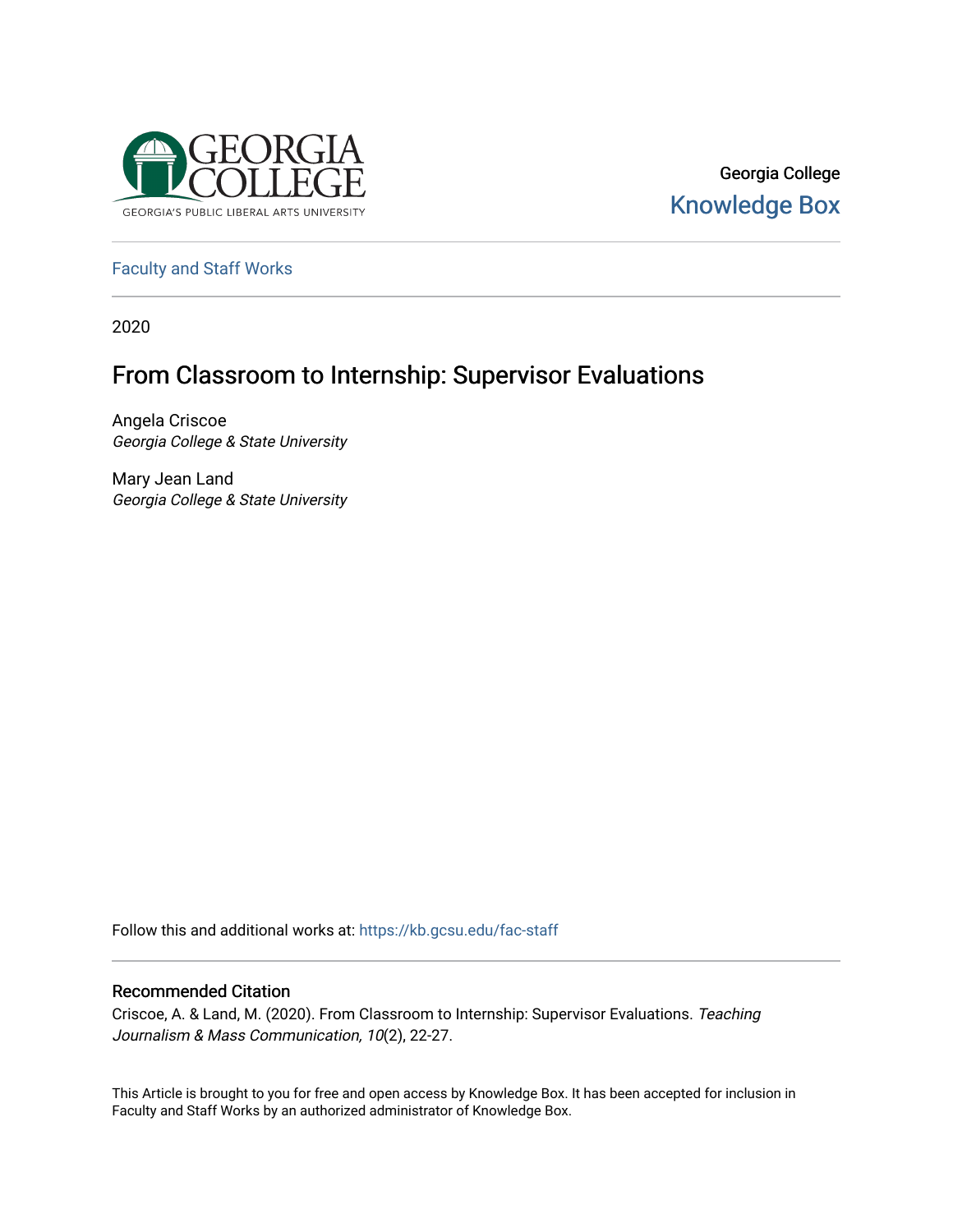# Teaching Journalism & Mass Communication

A journal published **SPIG** by the AEJMC Small Programs Interest Group

*Vol. 10, no. 2 (2020), pp. 22-27 http://www.aejmc.us/spig/journal*

# **From Classroom to Internship: Supervisor Evaluations**

Angela Criscoe and Mary Jean Land Georgia College & State University

#### **Abstract**

The purpose of this study is to examine worksite supervisors' ratings of the performance of communication student interns using seventeen performance standards set by the Career Center at the institution. The results of almost 400 supervisor evaluations were collected over a fiveyear period (2014-2018) within the department. The results are consistent with previous studies showing students are performing above average in all areas with the highest results in positive attitude and lowest results in written communication.

### **Introduction**

The *New York Times* reports that internships are becoming critical and employers are using internships as a way to recruit full-time employees (Selingo, 2017). Some programs at universities require internships as part of an undergraduate's academic experience. Students participate in an academic internship, which includes performance ratings by their on-site supervisor.

This study examines internships by reviewing the worksite supervisor's evaluation of intern performance. At the institution, students earning the mass communication degree are encouraged to take their internship when they are most prepared and eligible. To be eligible for an internship for academic credit, a student must have a minimum for a C+ or 2.5 grade point average, junior status, completed four mass communication skills courses, and two mass communication practicum courses.

During their internship, students were tasked with completing assignments through an online course management system while completing their internship. The first assignment required students to post a discussion about the responsibilities and tasks they were expecting to complete during their internship. The second assignment activity, expected to be produced toward the end of the semester, was a video testimonial in which students recorded responses that answered questions about their experience. These questions included:

- How has your internship experience prepared you for a career in the communication industry?
- How has your internship further developed your skills or career goals?
- How have your mass communication courses prepared you for your internship?
- Why do you believe an internship is necessary for a mass communication student?

The final assignment was a three- to five-page paper that explained their internship responsibilities, examples of how they observed or applied theory they learned in their previous courses to the internship experience. They were to also document time

**Keywords:** Internships; Supervisor; Evaluation; Communication Education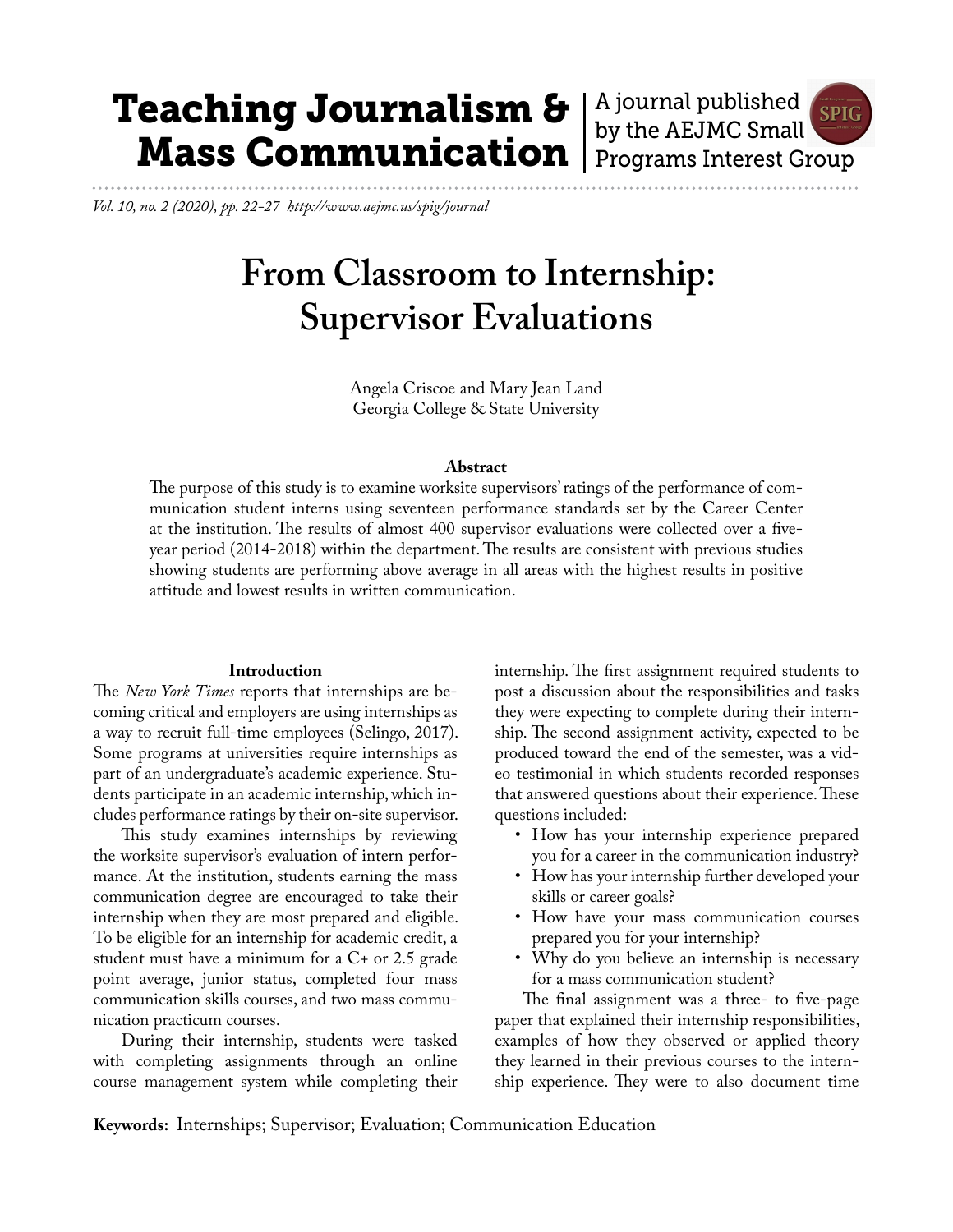they spent on their internship and provide examples of the work they had completed during their internship experience.

 Upon reaching one hundred and fifty hours, students and worksite supervisors completed a midterm evaluation. At the end of the semester, or at three hundred hours, students and worksite supervisors completed the final evaluation.

## **Literature Review**

A variety of disciplines, such as law, medicine, education, and healthcare require students to complete an internship experience before entering the industry (Herring et al., 1990). Internships, usually a threeway partnership among a higher education institution, an employer, and a student, provides opportunities for students to apply classroom knowledge in a workforce environment and engage in professional activities (Lei & Yin, 2019). Internships offer students the opportunity to practice skills as "professionals-in-training" (Kramer-Simpson, 2018). These activities are a common way to transition into the workforce (Kokemuller & Media, n.d.).

Internship experiences can be valuable to both student interns and employers. Students are exposed to work place culture, develop self-confidence, and have the ability to build their resume preparing them for the labor market. For employers an internship can be a challenge as it requires developing meaningful projects, time commitment, and pay issues (Anderson, et al. 2002). However, employers can benefit by using the internship as an opportunity to test and train interns for potential positions and acquire fresh ideas (Internships - The Advantages and Disadvantages of internships, n.d.).

For students, identifying the right internship can be a daunting task. Students' search for internships are often motivated by their prior experience. They seek opportunities that fit their personal preferences, provide day-to-day interactions, and complement their skillset (Montague & Violette, 2017). However, Beard (1999) identified six predictors of a successful internship; academic preparedness, proactivity/ aggressiveness, positive attitude, quality of worksite supervision, organizational practices and policies, and compensation. Academic preparedness is different for each program, however may include a specific number of courses, an acceptable grade point average, and a certain number of credits completed (Beard & Morton, 1999). Proactivity/aggressiveness refers to initiative and volunteering for assignments (Benson & Byrne, 1993). A positive attitude toward the industry, interest in work tasks, and attraction to the sponsoring employer are outcomes to a successful internship (Yongmei, Jun & Weitz, 2011). Also noted in Yongmei, et al., quality worksite supervision or mentoring may be the most important learning tool interns encounter. Organizational practices refer to structure within an internship to include intern and employer meetings, expectations of job, length and terms of the internship. Compensation for an internship may include academic credit or monetary compensation which also shows commitment from the employer and allows students to offset costs from not being able to hold a part-time job (Beard & Morton, 1999). Although most of the work comes from the student intern, there is a responsibility to the employer and the educational institution in providing an opportunity that allows for a successful transition into the industry. Through a review of 57 studies, Sanahuja and Ribes Giner (2015) identified that internships enhance a student's opportunity to be employed after graduating college and are a "win-win" for students, employers, and higher education. Supervisors expressed the benefits of interns as an inexpensive, qualified labor, along with opportunities for interns to develop a variety of job skills.

Sapp and Zhang (2009) found that supervisors of business communication interns ranked writing skills as the lowest performance evaluation when compared to attitude, interaction with others, dependability, computer skills, overall quality of work, ability to make a contribution, time management, spoken communication skills, professional skills, and initiative. Related to the supervisors' expectations and perceptions, students are likely to enter an internship with a positive attitude but less likely to be prepared with the skills they learn in college such as professional skills, initiative, and writing skills, which ranked the lowest three.

# **Method**

This research examines how worksite supervisors of communication interns rated their interns over a fiveyear period (2014-2018). It is an examination of almost 400 supervisor evaluations of their interns in the communication field.

The largest number of internship sites were in Georgia but at least 10% of the sites were outside the state including international locations. Internship sites included Chambers of Commerce, television sta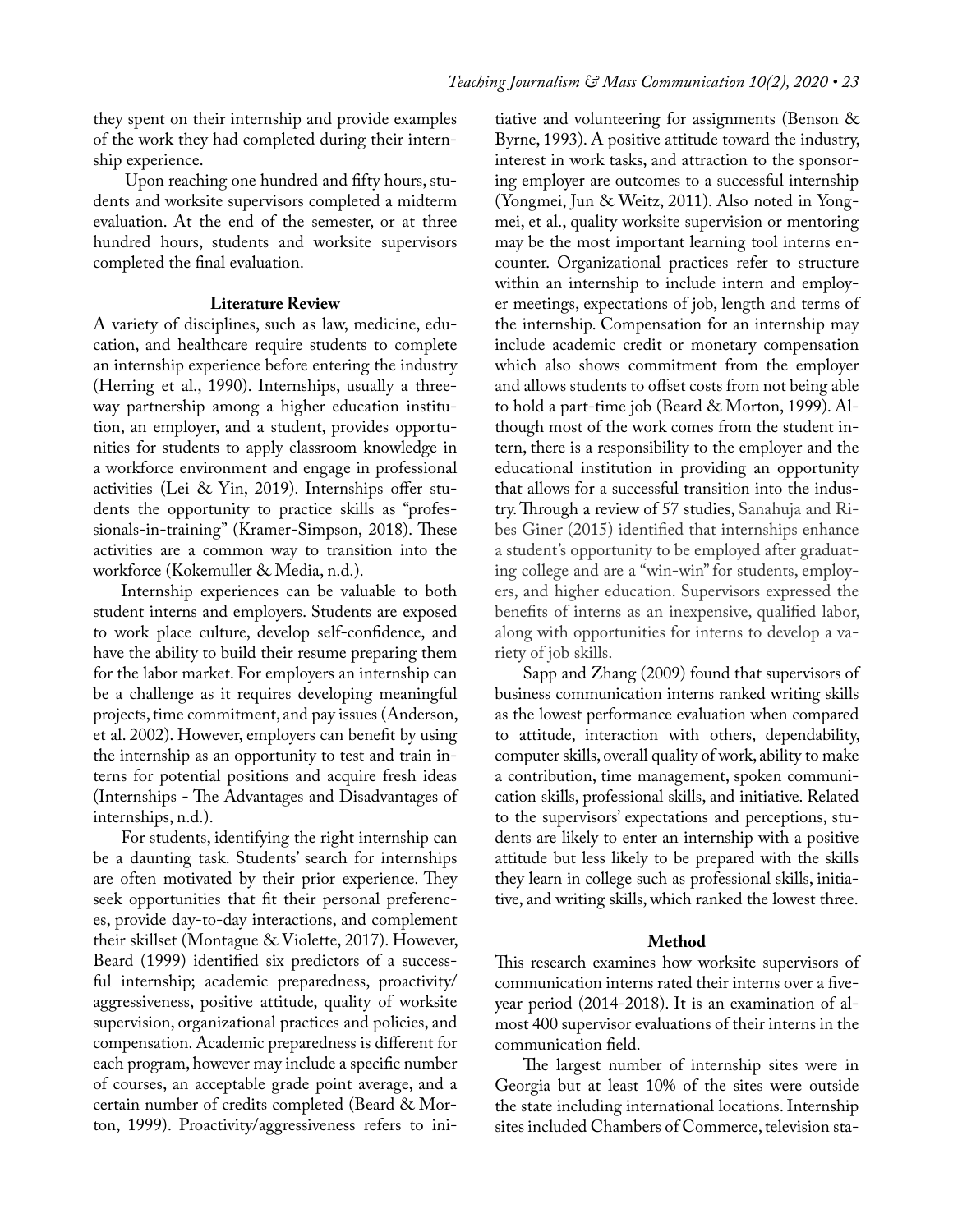tions, radio stations, newspapers, nonprofit organizations, well known tourist attractions like the Georgia Aquarium, Disney World, and the High Museum of Arts, as well as international public relations and advertising agencies.

Interns spent a minimum of 300 hours at their internship location. Worksite supervisors completed evaluations on their interns after 150 hours were completed and again after the 300 hours were completed. In most cases students were not paid for their internship but did receive three hours of academic credit.

Seventeen variables were examined on a scale of 1-5 with 1 being Strongly Disagree and 5 being Strongly Agree. Variables included academic understanding, classroom knowledge of the interns, response to supervision, initiative, ability to work independently, and teamwork. The intern's communication skills were rated by overall effective communication, written communication, and verbal communication. Other variables looked at the intern's quantity and quality of work as well as their professional demeanor, attitude and follow-through. The intern's punctuality and attendance were two other variables examined and finally the supervisor gave the intern an overall rating.

In addition, two open-ended questions were included: "Describe strengths demonstrated by the student during this work period" and "Indicate any areas for improvement for the remainder of the internship."

#### **Results**

Three hundred and seventy-seven interns were evaluated by the internship worksite supervisors. Twenty-one percent of the interns were male; 78% were female. Thirty-seven percent of the supervisors were male and 62% were female. Supervisors rated the interns on 17 different variables on a 1-5 scale. Overall supervisors rated interns high with a 4.69 on their overall performance. All variable means were above 4.5 on the 1-5 scale.

Supervisors gave interns their highest score, 4.85, on positive attitude; Ranking next were "Came to work regularly" (4.83 ) and "Came to work on time" (4.81). Interns scored lowest on variables measuring communication and academic ability. Lowest score was 4.61 on written communication. Slightly above the lowest score was academic knowledge (4.63) and academic understanding (4.64) as well as effective communication (4.64) and verbal communication (4.66). See Table 1.

This study examined differences in gender and internship ratings. When male interns were compared to female interns, only one variable showed a statistically significant difference: Female interns were rated higher on the variable measuring initiative  $(M= 4.73)$ compared to male interns (M=4.55). None of the other 16 variables showed a statistically significant difference between male and female interns based on the ratings of their supervisors.

Supervisors were asked if they discussed the internship evaluation with the intern. Fifty-seven per-

| Variables examined (N= 377)    | Mean |
|--------------------------------|------|
| Positive Attitude              | 4.85 |
| Came to work regularly         | 4.83 |
| Teamwork                       | 4.82 |
| Came to work on time           | 4.81 |
| Response to Supervision        | 4.78 |
| Professional Demeanor          | 4.76 |
| Follow-through                 | 4.75 |
| Independent Work               | 4.71 |
| <b>Work Quantity</b>           | 4.70 |
| Initiative                     | 4.69 |
| <b>Overall Performance</b>     | 4.67 |
| Verbal Communication           | 4.66 |
| Academic Understanding         | 4.64 |
| <b>Effective Communication</b> | 4.64 |
| <b>Work Quality</b>            | 4.64 |
| Classroom Knowledge            | 4.63 |
| <b>Written Communication</b>   | 4.61 |

|  | <b>Table 1: Supervisor Ratings</b> |  |
|--|------------------------------------|--|
|--|------------------------------------|--|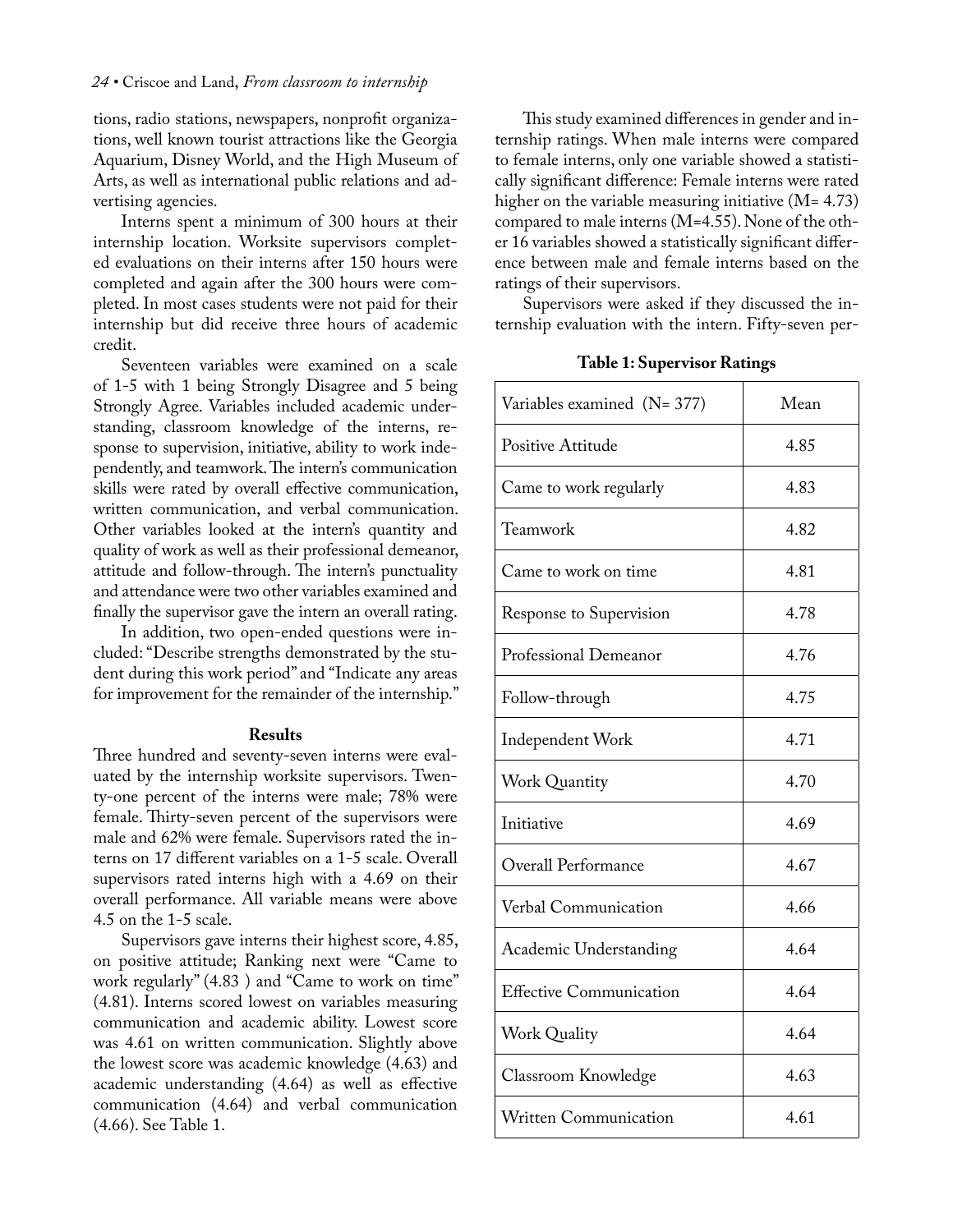cent of the supervisors replied yes. Supervisors were more likely to discuss the intern report with interns who performed highly on all the variables. Supervisors were less likely to discuss the report with interns who did not perform as highly on variables. Neither gender of student or supervisor influenced whether the supervisor discussed the report with the student.

Although male interns were more likely to have a male supervisor and female interns were more likely to have a female supervisor, there were no statistically significant differences between the reports of male supervisors and female supervisors,

A closer examination of the academic understanding variable showed interns who were rated a 5 in Academic Understanding rated statistically significantly higher on every variable than those who scored a 4. Supervisors who thought students were better prepared academically also thought those students performed better during the internship giving them higher ratings.

Supervisors were asked two open-ended questions. They were asked to "Describe strengths demonstrated by the student during this work period" and to "Indicate any areas for improvement for the remainder of the internship." Responses to these two questions were analyzed using a constant comparative method. Supervisors reported 26 different strengths of communication interns. Strengths reported most often were that interns were hard working, good team players, self-starters with good attitudes. Almost 20% of supervisors mentioned those strengths when complimenting interns. About 15% of supervisors also commented on the communication skills of students, their ability to work independently, and their ability to learn quickly. Twelve percent of supervisors specifically mentioned writing skills as a strength of the communication interns.

Comments from worksite supervisors on student strengths:

Our intern is an enthusiastic, positive team player capable of working independently with little supervision. He's driven, takes initiative, and works tirelessly when assigned tasks. He has demonstrated his enthusiasm about our industry, compiling helpful trade reports for the entire sales team, and taking arduous notes in every meeting.

She was really fantastic. Great attitude, punctuality and flexibility, which is especially valuable in an intern.

[Our intern had a] Strong drive to learn new design concepts, ability to interpret what is being said into what needs to be done/created, great attitude, ability to follow directions, and will always finish the project.

When responding to the "areas of improvement" needed in the intern question, over half of worksite supervisors commented that they could not identify any areas of improvement. When supervisors did identify areas of improvement, they most often cited writing skills, taking more initiative, and professional communication as areas that interns needed to improve. Close to 7% of supervisors gave those three areas in their comments. Examples of those comments follow:

[Our intern] can improve in her communication skills. Oftentimes she will what she calls ramble as well as using filler words often when she communicates. In addition to continue to grow in attention to detail with editing, proofing content to make sure it flows well and makes sense.

She seems to have an interest in writing and I think she would be able to improve her writing skills by perhaps taking a course in effective writing in business or communication classes.

He can also work on being more of a self-starter. Some projects have logical next steps, but unless they're spelled out, he won't think to do them. I'd encourage him to continue to grow and think outside the box, and always ask, What next?

Taking initiative with regard to unsupervised task. If you are not sure what to do – Ask what to do.

### **Discussion**

This study finds worksite supervisors think interns put forth effort demonstrating a good attitude in the workplace but have some weakness in communication and academic preparedness. Findings are consistent with previous studies (Beard, 1999).

Two of the six predictors of a successful internship identified by Beard (1999) were examined in this study, positive attitude and writing. In this study positive attitude had ratings that received the highest ratings. The highest rating average was 4.85 in positive attitude. The other predictor measured, writing, received 4.61, the lowest rating. However, in open-ended questions, 12% of supervisors listed writing as a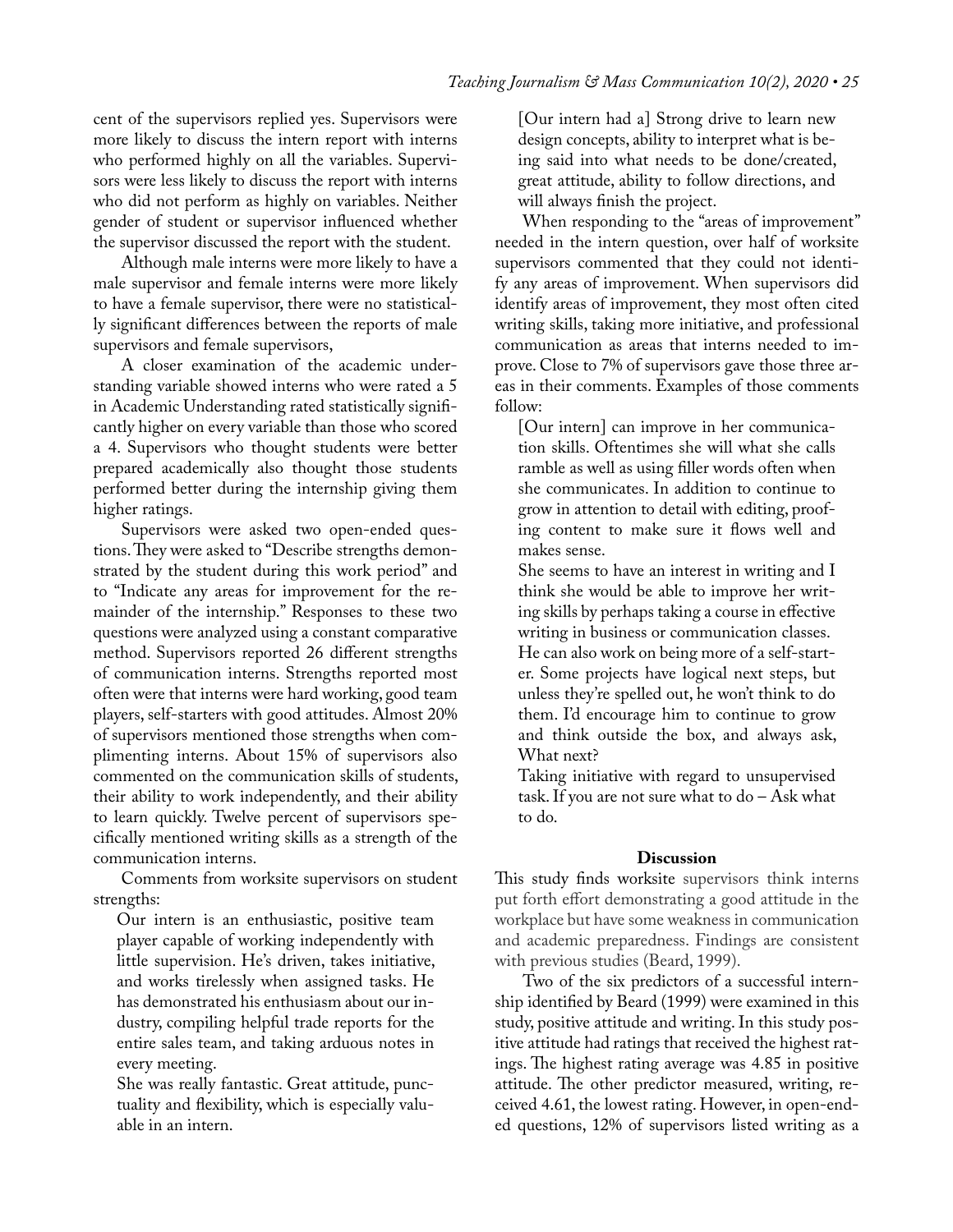strength and only 7% of supervisors stated in an open-ended question that interns needed to improve writing. Sapp and Zhang (2009) also found writing as a weakness of interns. Seven percent of supervisors also listed initiative and professional communication as areas that needed improvement.

Other areas listed most often by supervisors as strengths were good team players, self starters, good attitudes, and hard working. Almost 20% of supervisors used these terms to describe the intern.

It is also important to note that ratings of male and female interns were similar. Only one variable showed a statistically significant difference, females rated higher than males on initiative. Results also showed no differences in ratings by male and female supervisors.

Fifty-seven percent of supervisors said that they had discussed their evaluation with the interns. This study found supervisors were more likely to discuss their evaluation with interns who did well during the internship.

#### **Conclusion**

In Williams' (2010) case study, assessment feedback from the internships resulted in strengthening ties with internship worksite supervisors, a discussion about creating a new writing course, and helped faculty validate classroom instructional approaches.

This study and other factors led professors to recognize a need to develop a stronger writing curriculum and have implemented additional writing courses and requirements. A future study may indicate that students who have participated in the additional writing curriculum requirements may receive higher supervisor ratings in the area of writing.

Further research may include a study that determines if worksite supervisor/employer expectations are too high in the areas of writing. In the mass communication field, there are a variety of writing styles, which might be addressed in the evaluation area of writing. Understanding the expectations of the supervisors in the area of writing, which consistently ranked lower for supervisors, may clarify curriculum decisions while preparing interns for their internship. Further explanation is needed from supervisors as to the area of writing that needs to be improved. Is it grammar, style, or structure? Further studies and discussions with supervisors may offer ideas of how faculty at higher institutions can better prepare students for internships in the area of writing.

#### **References**

Anderson, P., Pulich, M., & Sisak, J. (2002). A perspective of non-clinical student internship programs. *Health Care Manager, 20*(3), 59-68.

- Beard, F.K. & Morton, L. (1999). Effects of internship predictors on successful field experience. *Journalism & Mass Communication Educator, 53*(4), 42-53.
- Benson. R.R., & Bryne, M.V. (1993). Internship expectations and learning goals. *Journalism Edu*cator, 47(4), 48-54. Retrieved from [http://search.](http://search.ebscohost.com/login.aspx?direct=true&db=ufh&AN=14520946&site=eds-live&scope=site) [ebscohost.com/login.aspx?direct=true&db=uf](http://search.ebscohost.com/login.aspx?direct=true&db=ufh&AN=14520946&site=eds-live&scope=site)[h&AN=14520946&site=eds-live&scope=site](http://search.ebscohost.com/login.aspx?direct=true&db=ufh&AN=14520946&site=eds-live&scope=site)
- Herring, M.D., Gantzer, C.J., & Nolting, G.A. (1990). Academic value of internships in agronomy: A survey. *Journal of Agronomy, 19,* 18-20.
- Internships The advantages and disadvantages. (n.d.). Retrieved September 6, 2019 from [https://www.praxisnetwork,edu/practical-infor](https://www.praxisnetwork,edu/practical-information/for-the-companies/ internship-advantages-disadva)[mation/for-the-companies/ internship-advan](https://www.praxisnetwork,edu/practical-information/for-the-companies/ internship-advantages-disadva)[tages-disadvantages](https://www.praxisnetwork,edu/practical-information/for-the-companies/ internship-advantages-disadva)
- Kramer-Simpson, E. (2018). Feedback from internship mentors in technical communication internships. *Journal of Technical Writing and Communication, 48*(3), 359-378. Retrieved from Ebscohost.com
- Kokemuller, N., & Media, D. (n.d.). Advantages and disadvantages of internships. Retrieved May 2, 2017 from [https://work.chron.com/advantag](https://work.chron.com/advantages-disadvan- tages-internships-9155.html )[es-disadvantages-internships-9155.html](https://work.chron.com/advantages-disadvan- tages-internships-9155.html )
- Lei, Simon A., and Yin, D. (2019) "Evaluating benefits and drawbacks of internships: Perspectives of college students." *College Student Journal, 53*(2), pp. 181+. Gale Academic Onefile, Accessed Oct. 28, 2019.
- Lubbers, C., Bourland-Davis, P., & Rawlins, B. (2007/8). Public relations interns and ethical issues at work: Perceptions of student interns from three different universities. *PRism, 5*(1&2). [http://praxis.massey.ac.nz/prism\\_on-line\\_journ.](http://praxis.massey.ac.nz/prism_on-line_journ.html) [html](http://praxis.massey.ac.nz/prism_on-line_journ.html)
- McDonough, K., Rodriguez, L., & Prior-Miller, M.R. (2009). A comparison of student interns and supervisors regarding internship performance ratings. *Journalism and Mass Communication Educator*, 64(2), 139-155.
- Montague, N., & Violette, G. (2017, December). The millennial internship experience. Balancing technical training with soft skills. *Certified Public Accountants*, 42–45.